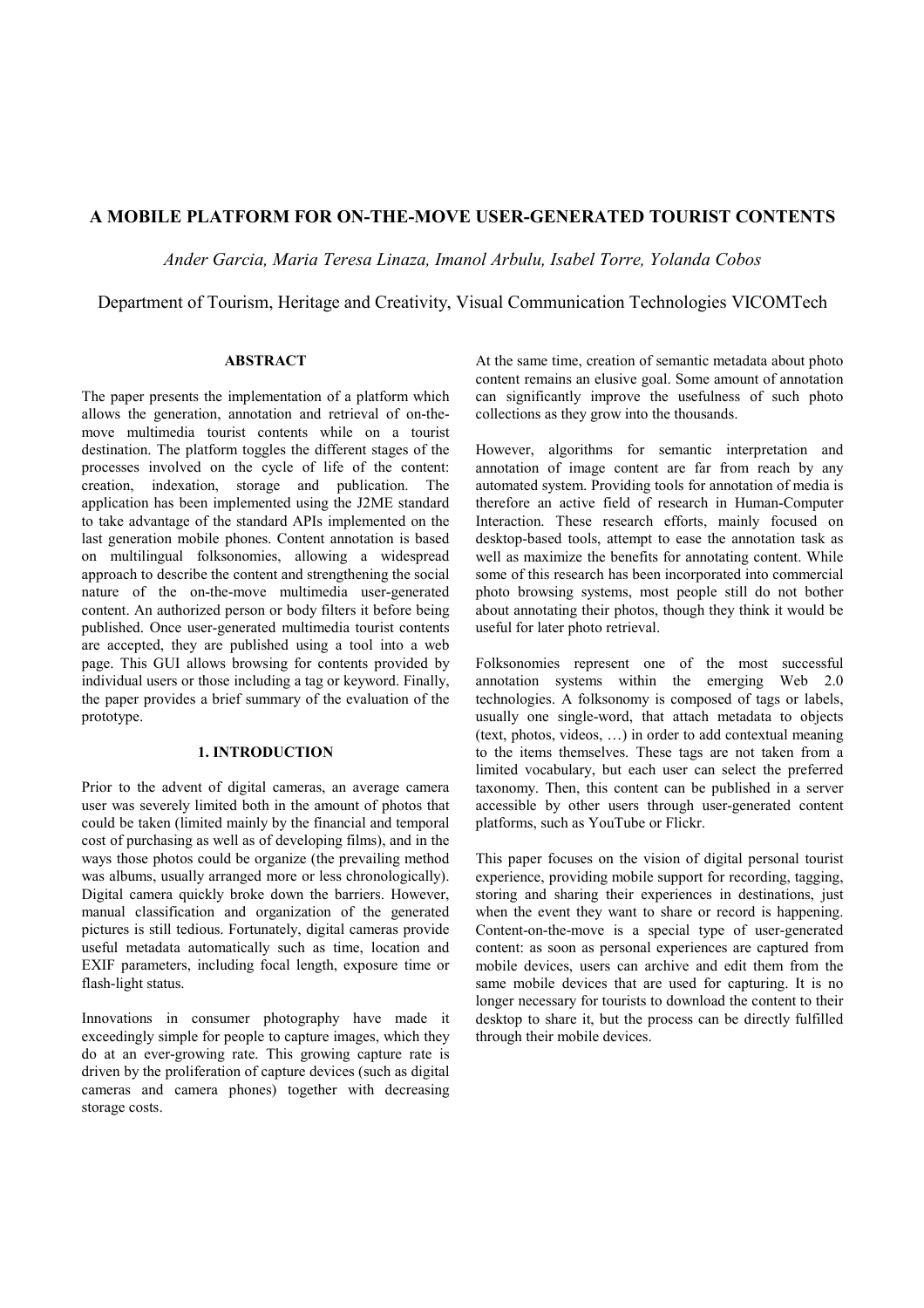This paper has been organized as follows. Section 2 presents a brief summary of the related work, including several aspects related to mobile content capturing and annotation processes, as well as several existing applications. The main objectives of the project are presented in Section 3. Then, Section 4 focuses on the description of the technical components of the system. A small assessment of the prototype is described in Section 5. Finally, Section 6 includes some conclusions and further work.

#### **2. RELATED WORK**

#### **2.1. Mobile content capture**

Recent advances in multimedia hardware manufacturing technologies have led to a growing consumer market of affordable camera-equipped mobile devices such as smart phones or PDAs. For many users, these devices have become ubiquitous as part of their everyday inseparable items. Their great market success can be attributed to convenience brought by the combination of a digital camera and a radio communication within one small mobile device. Its benefits include the communication capability to share and distribute these recorded personal experiences on the Internet, and the ability to record everyday personal experiences. People can become content producers of their own personal experiences. The ideas that "everyone can be a content producer" and "everyone has a content-producing mobile device" are expected to bring a fundamental change in the type of future digital contents.

In the capturing phase, many research activities have focused on context-aware multimedia, which includes techniques for intelligent metadata acquisition at the capturing moment rather then later. Life log agent created by Aizawa *et al* is a system that can capture videos and audio from a wearable camera [1]. As they are being captured, contents are automatically annotated with context metadata from a GPS receiver and an accelerometer. These annotations are used as index keys, allowing a user to input queries in the form of who, what, where and when.

Another system, the MMM system, can automate content metadata extraction on camera phones using available context information, such as location and time [2]. When a photograph is taken at a location, the system can reuse metadata from previous photographs taken at the same location. This approach requires a centralized repository to store the shared metadata.

Finally, Wu *et al* have designed, implemented and evaluated a mobile authoring tool called mProducer that enables everyday users to effectively and efficiently perform archiving and editing of digital personal experiences from their camera-equipped mobile devices [3]. This point-ofcapture capability is crucial to enable sharing of digital personal experiences anytime, anywhere.

#### **2.2. Annotation approaches**

To effectively manage, access and retrieve multimedia data, a widely adopted solution is to associate the image content with semantically meaningful labels, annotating the content. There are two types of image annotation approaches available: automatic and manual. The former, which aims at automatically detecting the visual keywords from image content, has attracted a lot of attention from researchers in the last decade. Although automatic annotation approaches have achieved notable success recently, it remains a challenge for them to accurately annotate other more specific and less visually similar keywords.

Along the latter, recent years have seen a proliferation of manual image annotation systems for managing online/personal multimedia content. Examples include PhotoStuff and Aria for personal archives, or Flickr and ESP Game for online content. The rise of manual annotation partially stems from its high annotation quality for selforganization/retrieval purpose, and its social bookmaking functionality that allows public search and self-promotion in online communities.

Manual image annotation approaches can be categorized into two types: tagging and browsing. The former allows users to annotate images with a chosen set of keywords (tags) from a controlled or uncontrolled vocabulary. For example, Flickr encourages users to create free-text tags for each uploaded image. It views tags as the central component for sharing, retrieval and discovery of user-generated content. On the other hand, the latter requires users to sequentially browse a group of images and judge their relevance to a pre-defined keyword.

Efficient labelling of photos has been an active research field since 1999. The latest photo browser commercial packages, such as Adobe Photoshop Album, adopted methods to support easy labelling of photos. More recent efforts utilize temporal and spatial context to assist in labelling photos in personal collections.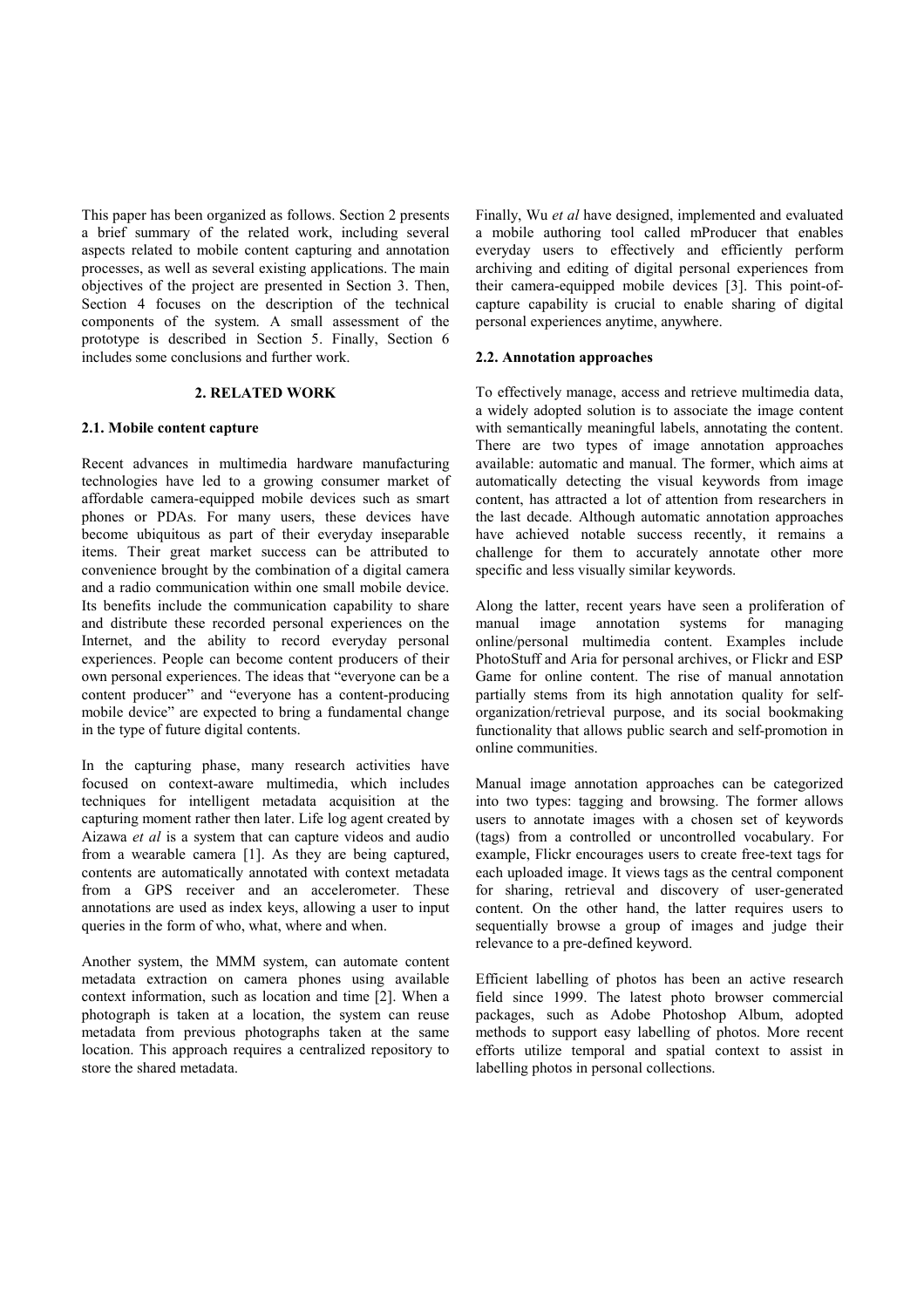Vartiainen's research [4] features a shared semantic ontology for mobile image annotation, but it does not leverage social, temporal and spatial contextual metadata to make inferences about media content.

Moreover, MobiCon [5] is a video production tool for mobile camera phones, which integrates video clip capture with context-aware, personalized clip annotation- supporting automatic annotation suggestions based on context data and efficient manual annotation with user-specific ontologies and keywords- and clip sharing secured by digital rights management techniques. Thus, the system allows users to inexpensively create metadata-annotated video clips for a better management of their clip collections and keeps them in control of the clips they share.

However, recent studies on the management of personal photo collections have determined that users often use only event-based organization for their photos and apply little or no additional annotation or organization.

#### **2.3. Applications in the tourism domain**

Within the tourism sector, recent studies have shown that tourists' travel decisions are increasingly being determined by content and reviews generated by other "peer" tourists [6]. Combining this fact with the growing willingness of tourist of sharing their experience with others [7], it is not surprising the numerous examples of user created and managed travel web sites and applications available (travelblog, wikitravel, …). Even the official tourism organizations are successfully starting to include usergenerated content on their sites [8] as a way of promoting their destination.

Nowadays, this type of user-generated tourist content is created once the day or the trip is over. The next step is to allow tourists to directly generate content while they are on the destination, just when they are experiencing the object they want to share. In this situation, content on-the-move takes importance, sharing the experiences as they have just been lived and capturing their essences.

There are some applications from generic fields that have worked on this direction. For instance, ZoneTag is a camera phone application used to upload photos taken by the phone to Flickr [9]. ZoneTag is loosely based on a system designed to capture, annotate, store and share photos from the phone. More importantly, ZoneTag attempts to encourage annotation on the phone at the time of capture by providing tag suggestions.

Furthermore, the LOCALE system at Stanford allows devices and users to share location information and labels for photographic images [10]. It uses location to determine what labels other photographs taken in a similar location should have. LOCALE uses free text annotations of location.

Finally, LocoBlog [11] tested a space-time photo travel blogging based on geo-referenced content. Using the system it was possible to upload multimedia entries to each own blog.

#### **3. OBJECTIVES**

The objective of this project is the implementation of a platform which allows the generation, annotation and retrieval of on-the-move multimedia tourist contents while on a tourist destination. The platform targets four major phases on the digital content production, as shown in Figure 1. The personal experiences are first captured as digital content using cameras on mobile devices. The digital content is indexed or annotated using multilingual tags and then stored and archived on the mobile device and on the remote server database. The digital content is then supervised, and edited if necessary, and finally it is published.



**Figure 1. Graphical representation of the system.** 

In general, most users do not carry PCs in the mobile environment, especially when they are on holidays. Thus, content archival and editing are usually delayed until users return home or to their office. This production delay can reduce the value of personal experiences that are time sensitive, meaning that audience interest in the content decreases with the time delay. Thus, the implemented application should allow the selection of a multimedia content file and its annotation, taking into account the limitations of mobile devices.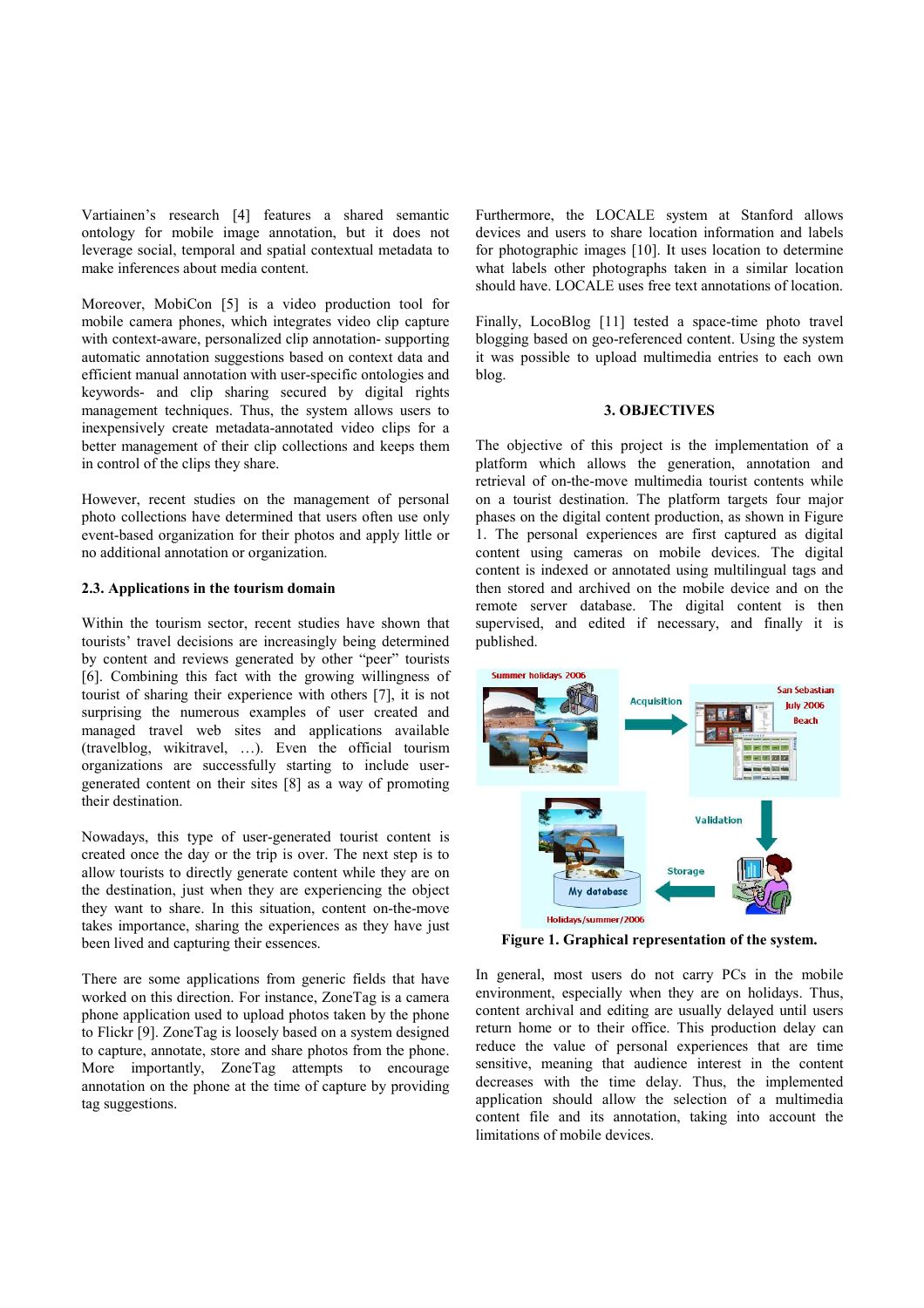Moreover, user-generated content management should take care about the storage and retrieval of those contents for several purposes. A special effort has been devoted to implement a multilingual system for content sharing among tourists, no matter the language used in the annotation process.

The application should allow also filtering the usergenerated contents before publishing them, for example, in a tourist destination web site, in order to avoid undesired contents. An additional benefit of the mobile editing is that it allows a user to operate a single device during the entire content production lifecycle, therefore, saving user effort in transferring content between devices.

Finally, and related to the publishing of the files in the remote server, a functional web will be implemented based on Web 2.0 concepts so that users can access the existing contents.

# **4. TECHNICAL COMPONENTS OF THE APPLICATION**

Figure 2 displays a graphical approach to the system architecture. The tourist takes a picture with the camera of the mobile device. After annotating it and automatically including the GPS data if available, the content and its associated metadata are sent to the server and also stored on the device. The server receives this content and stores it with the metadata on the system database.



**Figure 2. Architecture of the system.** 

Finally, after the filtering process has been completed, the user-generated tourist content is published through a Web page.

Although optional, the filtering capacity has been implemented so that contents could be revised and controlled before publishing them. This functionality is sometimes demanded by some of the tourist destination offices in order to control the suitability of comments and pictures about their destination.

The following sections describe the components included in the application.

# **4.1. Content database**

Contents are a key issue in the platform as they are the elements that will be stored, retrieved and displayed to the user. Therefore, the success of the prototype will depend on their attractiveness, as more people would like to join the community if they are engaged with added-value contents. Although the platform is flexible enough to handle any multimedia format, the contents for this first prototype will be based on photographs, as they are one of the most popular ways for tourists to remind their trips.

#### *4.1.1. Definition of the database*

The system includes three types of data that should be stored in the database: the user-generated tourist content, tags for semantic retrieval and data about the users.

**User-generated content**. A model for describing the on-themove multimedia tourist content has been defined, including the name or title and short description of the tourist Point of Interest, and geo-references if automatically available, as well as the owners and associated rights of the contents.

**Tags for semantic retrieval**. Tags or keyword used for semantic retrieval of contents are stored independently in order to manage multilingualism. Tags in several languages referring the same concept are stored as a unique tag, relating directly the content to the tag in all the languages. Although the current prototype supports three different languages (English, Spanish and Basque), it can be easily extended to include new languages. Following the theory of the long tail applied to folksonomies, which states that few tags are used most of the times, a tag will not be created if it is already stored on the system.

**Data about the users**. User models also need including structures to describe personal demographic profiles and preferences. Demographic data about users such as name, surname, telephone or e-mail address, as well as user ID and password for the server connection will be stored by the system.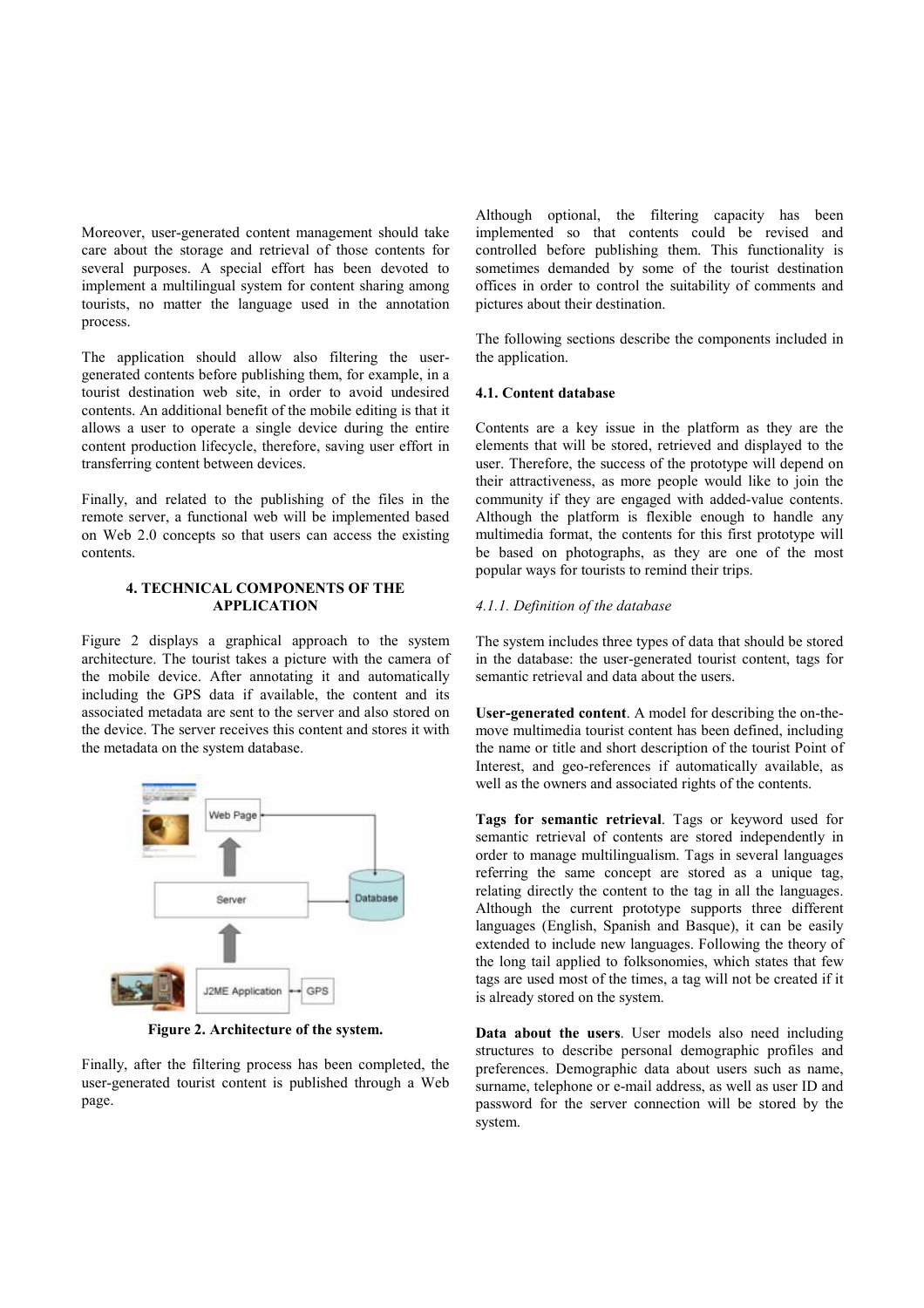Figure 3 shows a simplified view of the implemented database, which has been implemented using MySQL. The number of metadata associated with the multimedia content has been restricted as the main objective of this preliminary prototype is to analyze the viability of the system. Therefore, it is important to retrieve contents as dynamically as possible, taking into account the limitations imposed by mobile devices.



**Figure 3. Simplified view of the database.**

# **4.2. Mobile application**

It must be mentioned that the platform is not devoted to the generation of personal albums, but user-generated contents for the promotion of the tourist destinations while on-themove. Therefore, the application should be dynamic enough so that a tourist touring in a city with the application installed a mobile device can execute the application, capture and annotate the Points of Interest, and send the recorded pictures in a user-friendly way.

# *4.2.1. Design of the application*

The requirements of the application have been mainly determined by the limitations of the mobile devices. The application should be user-friendly and intuitive, so that it can be easily used by occasional users. The limitations of the mobile devices regarding accessibility should be taken into account, including the difficulties of writing large texts. Moreover, the limitations of the screen of the mobile devices are crucial due to the variable size.

The design of the prototype can be described using the flow chart shown in Figure 4.



**Figure 4. Flow chart of the application.** 

The system interface has been implemented in a simple and user-friendly style. Figure 5 displays some screenshots corresponding of the different steps of the application. The first step is the establishment of the connection between the mobile device and the server. Therefore, the first screen includes the necessary field to authenticate the user through the ID and password. The first time a tourist enters the application, a further GUI will appear in order to introduce his/her new data and create a new account.



**Figure 5. Screenshots of the annotation prototype.**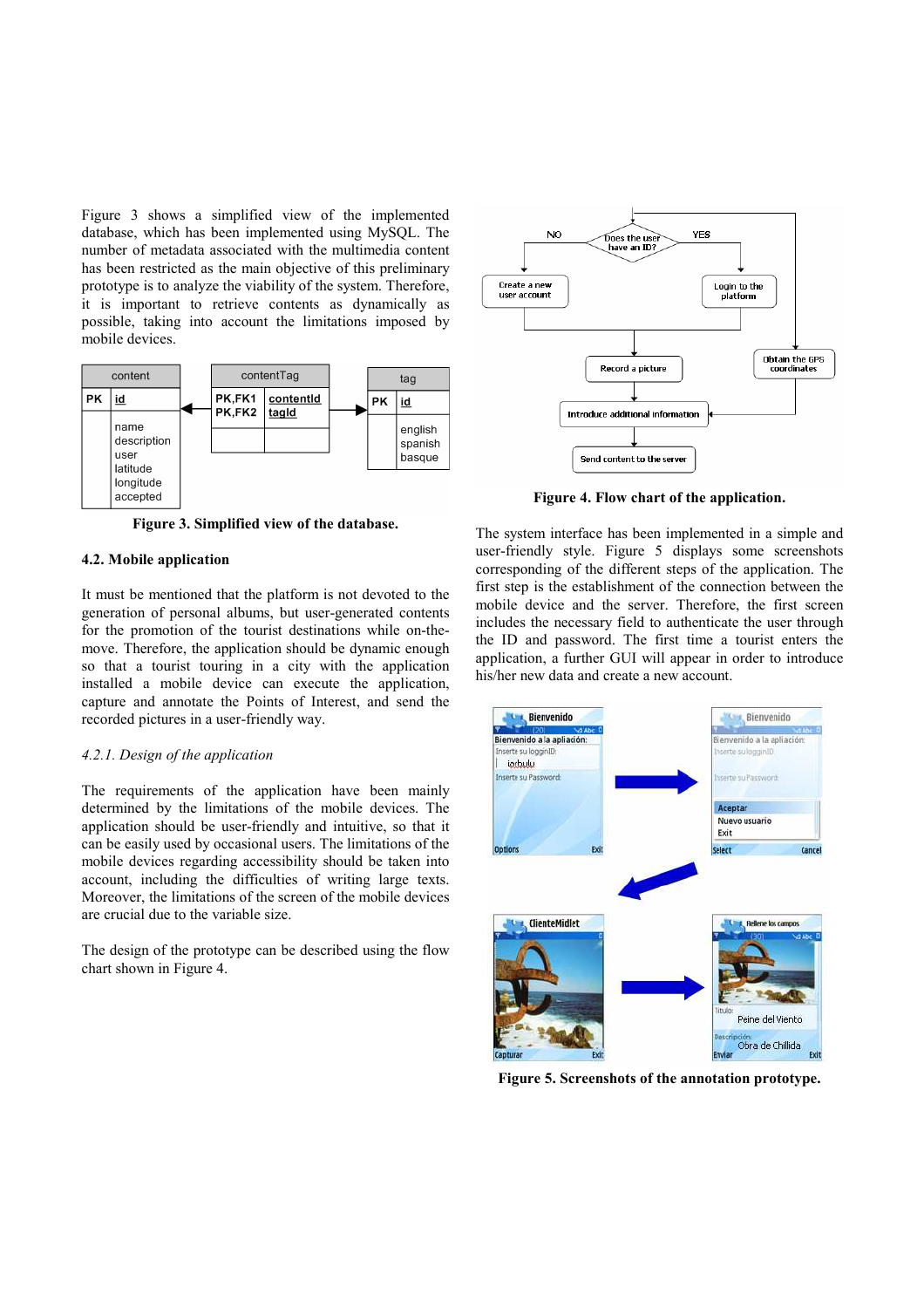Once the user has logged in, the application connects with the camera of the mobile device. At the beginning of a new content recording, in case available, the system queries the GPS receiver to obtain the location of the device through an independent thread. Thus, the user is not aware of any possible delays on acquiring the GPS position.

After the service has been accessed, the application records the image of the camera and displays the content that is being captured. The user only has to click when the proper picture is displayed. The file is then stored in the image folder of the memory card of the mobile device before sending it to the server. The following step includes another GUI for the addition of further information as name, description and tags. Before uploading, when available, the GPS coordinates provided by the mobile device are added to the tags. Once the fields have been filled out, the information is sent to the server.

#### *4.2.2. Selection of the mobile device*

The mobile device requires some type of connection to Internet, such as GPRS, 3G or WLAN. However, the user has to initialize the connection before starting the application. Regarding the GPS, the user should also manage the availability of the GPS if the geo-reference can be added as metadata.

Due to the technical possibilities offered by the device, the prototype has been implemented on a Nokia N95, which has built-in WiFi and Bluetooth modules, a 5 MP digital camera, a GPS receiver and 3G and GPRS connectivity. Therefore, all the proposed functionalities have been tested.

#### *4.2.3. Implementation of the application*

The application has been implemented using Java both for the server and the mobile client, using the J2ME standard to gain minimum interoperability. The application takes advantages of the standard APIs implemented on the last generation mobile phones, such as the location API JSR-179 to manage the GPS connection, the Mobile Media API JSR-135 to control the camera, and the Web Service specification JSR-172 to communicate with the server using Web Services.

The implemented application has been designed for last generation mobile devices, as it is compulsory the use of the API JSR-172 for Web Services. Therefore, it can be run no matter the underlying machine that works as a client, as long as the mobile device supports sending and receiving SOAP messages.

Although it could seem to be a very restrictive limitation, it is expected that mass market mobile devices will include these requirements in short term.

However, the API JSR-172 does not allow adding attachments while running the Web Services, Therefore, the communication between the server and the mobile device is managed using a servlet when uploading the content.

During the development process, a simple PC-based client has also been developed. This way, the server has been tested and debugged using different mobile devices. Finally, it must be mentioned that it is expected that future mobile APIs will allow attaching inside calls to Web Services, overcoming current limitations.

# **4.4. Publishing and browsing over a Web page**

Once the user-generated tourist content has been stored, an authorized person or body filters it before being published. While editing the content, metadata can be changed, including modifying or deleting tags, or the name or description of the contents. Moreover, tags must be translated from the user language into the different supported languages if multilingual content retrieval is wanted.

Once user-generated tourist contents are accepted, they are published using a tool into a Web page. This GUI allows browsing for contents provided by individual users or those including a tag or keyword.

When search through tags is performed, the system automatically retrieves the related content, even if they have been originally annotated in a different language. Current mobile browsers are not able to properly handle AJAX due to the reduced JavaScript version they support. Therefore, a servlet has been developed for the mobile clients. Figure 6 shows a screenshot of this Web page.



**Figure 6. GUI for browsing on the mobile device.**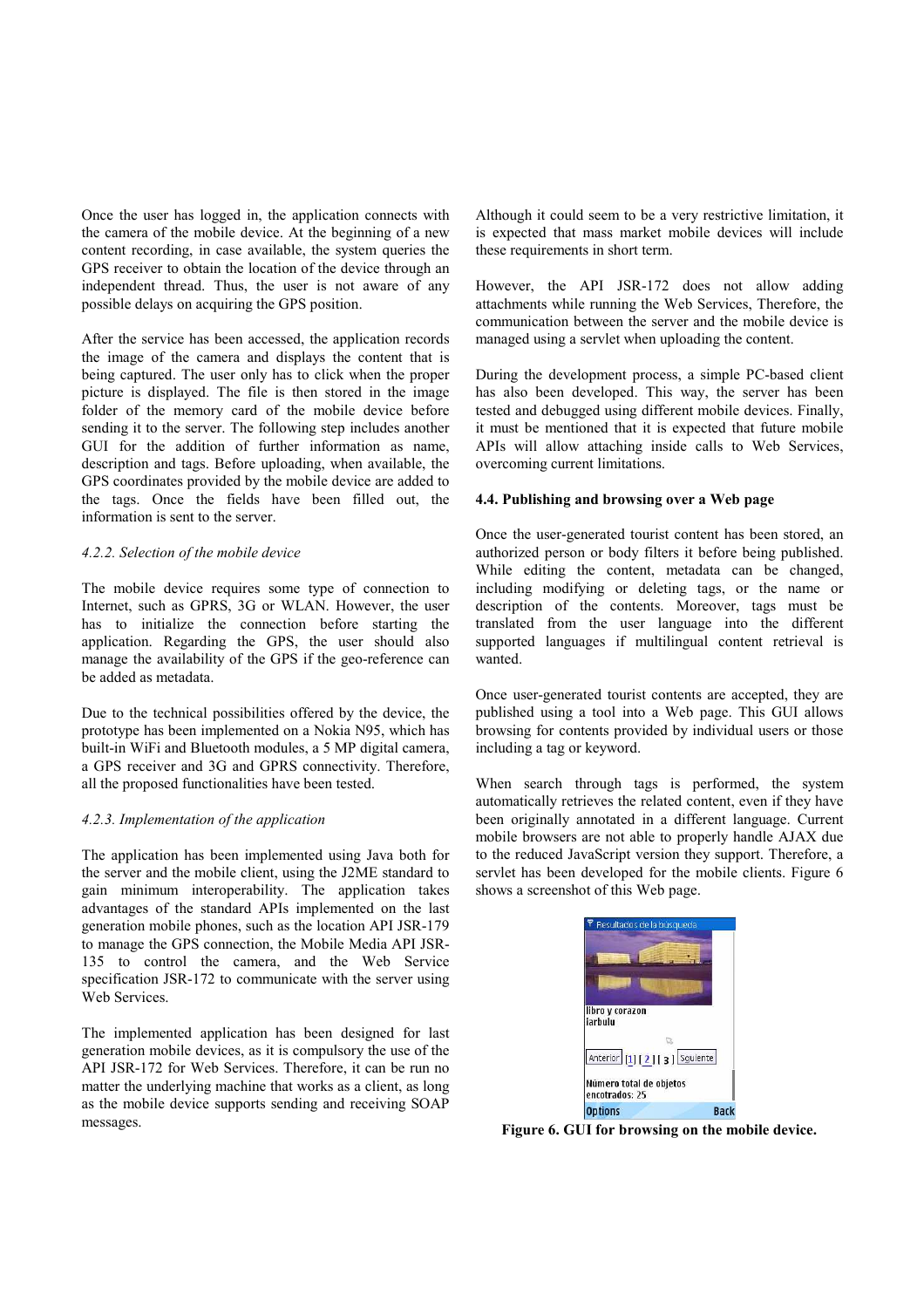# **5. EVALUATION OF THE PROTOTYPE**

Once the application has been implemented, a small assessment campaign has been conducted in order to mainly analyze the functionalities of the prototype from a technical point of view. It must be mentioned that further evaluation with non-expert users is expected to happen in the forthcoming months.

Quantitative methodology based on questionnaires was selected for the evaluation. Questions were mainly clustered among three subgroups: general performance of the prototype, including aspects such as the user-friendliness of the menus, the GUI or the processing time gaps; existing functionalities as the performance of the camera or the automatic capturing of the content; and possible future extensions to include other multimedia formats (audio, video) and the handling of the Intellectual Property Rights. Finally, there was also the possibility of add text-free comments.

The sample has been selected among the scientific personal of VICOMTech due to the main goal of this evaluation. The average age of the users was between 20 and 30 years old, graduated and with the same percentage of female and male.

The test has been performed with the same Nokia N95 used during the development phase. The location chosen for the test has been the Technological Park of the city of Donostia-San Sebastian. Although 3G is available in this area, the local WiFi network was used for the tests. Moreover, all the contents generated during the tests were geo-tagged.

Before starting the tests, a brief introduction (around three minutes) was given to the users. As all of them knew how to use the device, the introduction was devoted to explain the way of creating and accessing the user-generated multimedia content.

Regarding the general performance of the prototype, users were quite satisfied with the current version although processing time should be improved in order to shorten waiting times. These delays are very significant when the system searches for existing wireless networks to upload the user-generated tourist contents. However, the acquisition of the GPS coordinates does not cause any trouble when interacting with the system.

In relation to future extensions, most of the users agree on the possibility of introducing other types of multimedia contents such as videos or audios.

# **6. CONCLUSIONS AND FUTURE WORK**

We describe our design and implementation of a mobile annotation tool that enables tourists to capture and edit their personal experiences at the point of capture while on the destination from a mobile device. The system can transform our everyday camera-equipped, mobile devices from simply content capturing devices to content producing devices. Its unique aspect is that it enables immediate point-of-capture editing and archiving from a mobile device, so that users can quickly distribute digital personal tourist experiences.

The implemented system includes three types of data that are stored in the database: the user-generated tourist content, tags for semantic retrieval and data about the users. Moreover, the number of metadata associated with the multimedia content has been restricted as the main objective of this preliminary prototype is to analyze the viability of the system.

The requirements of the application have been mainly determined by the limitations of the mobile devices. The system interface has been implemented in a simple and userfriendly style. The application has been implemented using Java both for the server and the mobile client, using the J2ME standard to gain minimum interoperability. The application takes advantages of the standard APIs implemented on the last generation mobile phones. Once user-generated tourist contents are accepted, they are published using a tool into a Web page. This GUI allows browsing for contents provided by individual users or those including a tag or keyword.

A small assessment campaign has been conducted in order to mainly analyze the functionalities of the prototype from a technical point of view. The sample has been selected among the scientific personal of VICOMTech due to the main goal of this evaluation. It can be concluded that users were quite satisfied with the current version, although processing time should be improved in order to shorten waiting times. Finally, most of the users agree on the possibility of introducing other types of multimedia contents such as videos or audios.